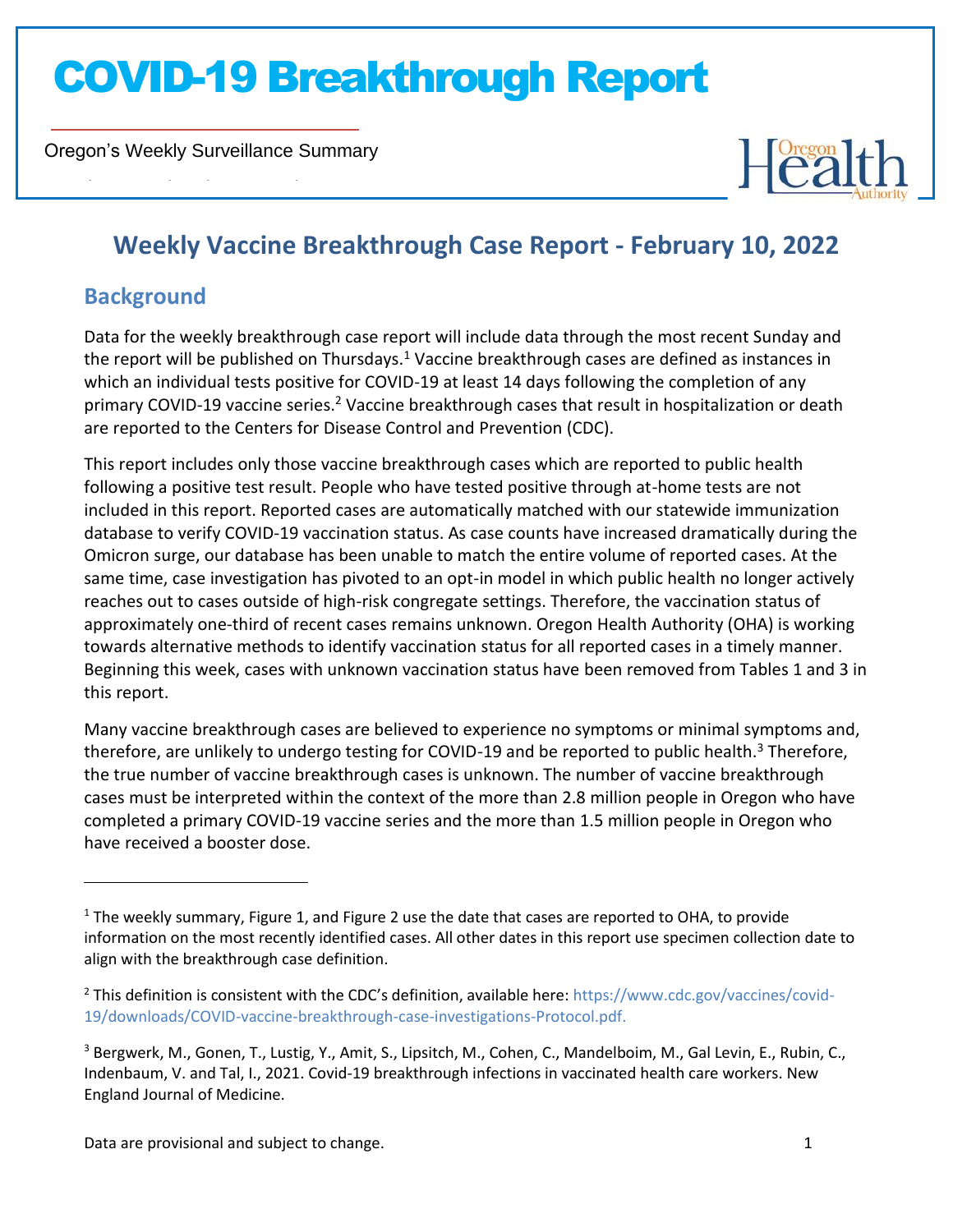Oregon's Weekly Surveillance Summary



### **COVID-19 cases by vaccination status**

#### **Weekly summary**

Novel Coronavirus (COVID-19)

During the week of January 30–February 5, there were 29,411 cases of COVID-19. Of these, 15,020 (51.1%) were unvaccinated, 12,778 (43.4%) were vaccine breakthrough cases, and 1,613 (5.5%) had an unknown vaccination status. Of all vaccine breakthrough cases, 4,637 (36.3%) were fully vaccinated and boosted. The median age of all vaccine breakthrough cases was 50 years. There were 79 (0.6%) breakthrough cases among residents of care facilities, senior living communities or other congregate living settings. There were 2,156 (16.9%) cases in persons 65 or older. There were 816 (6.4%) cases aged 12-17.

OHA publishes the most up-to-date information about cases from the most recently completed MMWR week. However, not all information about a case's vaccination status may be available at the time of publication. Table 1 includes updated totals of COVID-19 cases by vaccine breakthrough status for the previous six weeks.

| <b>MMWR</b> week<br>ending | <b>Total cases</b> | <b>Cases with</b><br>known<br>vaccination<br>status | <b>Percent of</b><br>cases with<br>known<br>vaccination<br>status | <b>Breakthrough</b><br>cases | <b>Percent</b><br>breakthrough<br>cases |
|----------------------------|--------------------|-----------------------------------------------------|-------------------------------------------------------------------|------------------------------|-----------------------------------------|
| 2022-01-01                 | 15,228             | 12,642                                              | 83.0                                                              | 6,641                        | 52.5                                    |
| 2022-01-08                 | 45,309             | 30,785                                              | 67.9                                                              | 16,970                       | 55.1                                    |
| 2022-01-15                 | 55,580             | 39,918                                              | 71.8                                                              | 19,026                       | 47.7                                    |
| 2022-01-22                 | 56,986             | 40,535                                              | 71.1                                                              | 19,855                       | 49.0                                    |
| 2022-01-29                 | 44,417             | 34,029                                              | 76.6                                                              | 15,692                       | 46.1                                    |
| 2022-02-05                 | 29,411             | 27,798                                              | 94.5                                                              | 12,778                       | 46.0                                    |

### **Table 1. COVID-19 cases by vaccine breakthrough status over the previous 6 weeks**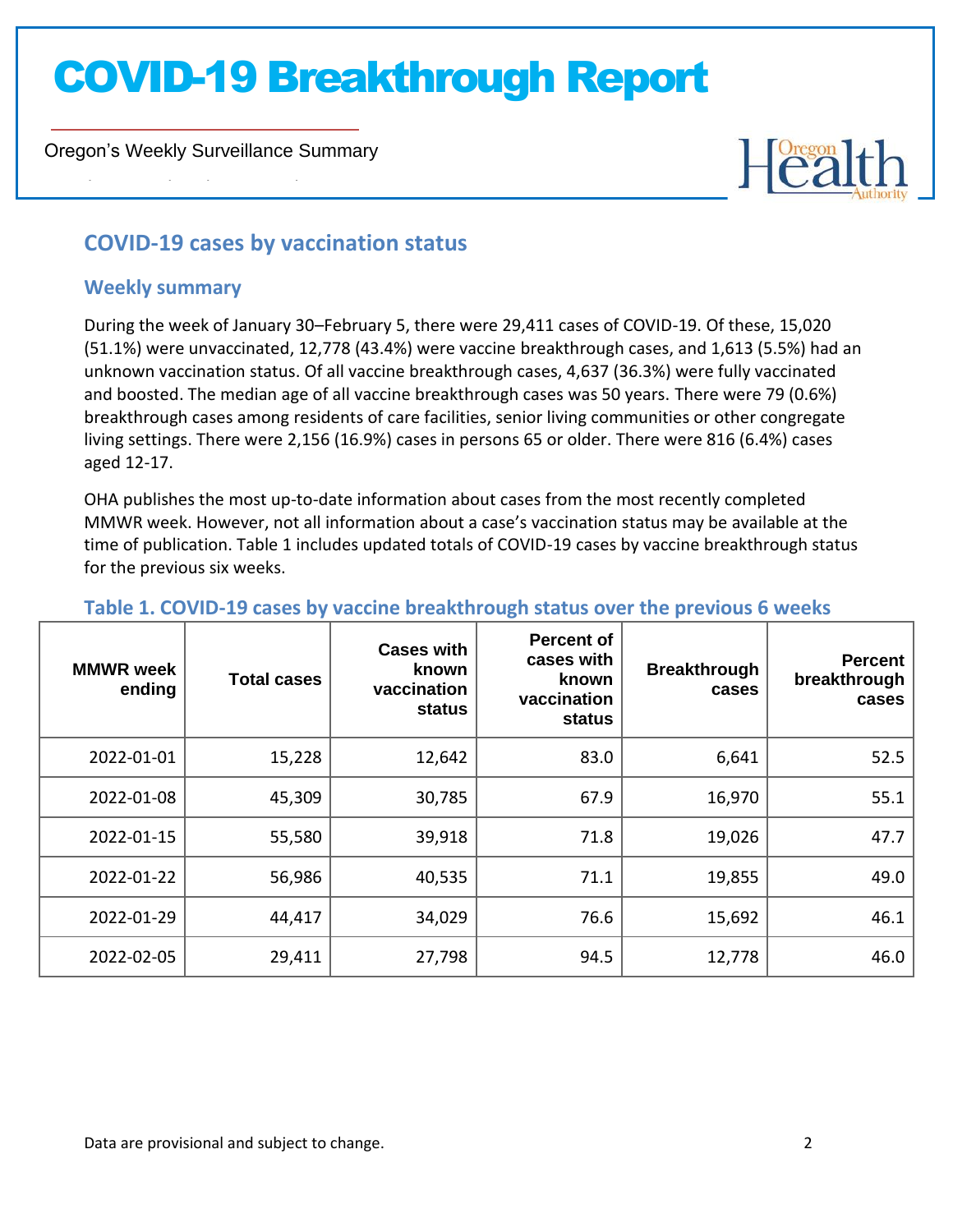Oregon's Weekly Surveillance Summary



### **Cumulative summary**

Novel Coronavirus (COVID-19)

Overall, there have been 145,313 vaccine breakthrough cases identified in Oregon. Of all vaccine breakthrough cases, 28,468 (19.6%) were fully vaccinated and boosted at the time of infection. The median age of breakthrough cases is 41 years (range: 5-106). 2,292 (1.6%) breakthrough cases were residents of care facilities, senior living communities or other congregate living settings. 23,116 (15.9%) cases were 65 or older. There have been a total of 9,206 (6.3%) cases aged 12-17.

Cases of COVID-19 are much more common in unvaccinated<sup>4</sup> individuals than in vaccinated individuals (Figure 1). The rate of COVID-19 cases among unvaccinated individuals in the most recent week was almost twice the rate of COVID-19 cases among those who are fully vaccinated and 3.4 times the rate of COVID-19 cases among those who are fully vaccinated and boosted. Community spread is extreme throughout the state. As COVID-19 cases have increased across Oregon, vaccine breakthrough cases have also increased, but at a much lower rate than in the unvaccinated. Vaccination, including boosting, remains the most effective tool to reduce the spread of COVID-19.

<sup>4</sup> Unvaccinated persons are defined as people who have not received an approved COVID-19 vaccine, or who have not completed a COVID-19 vaccine series.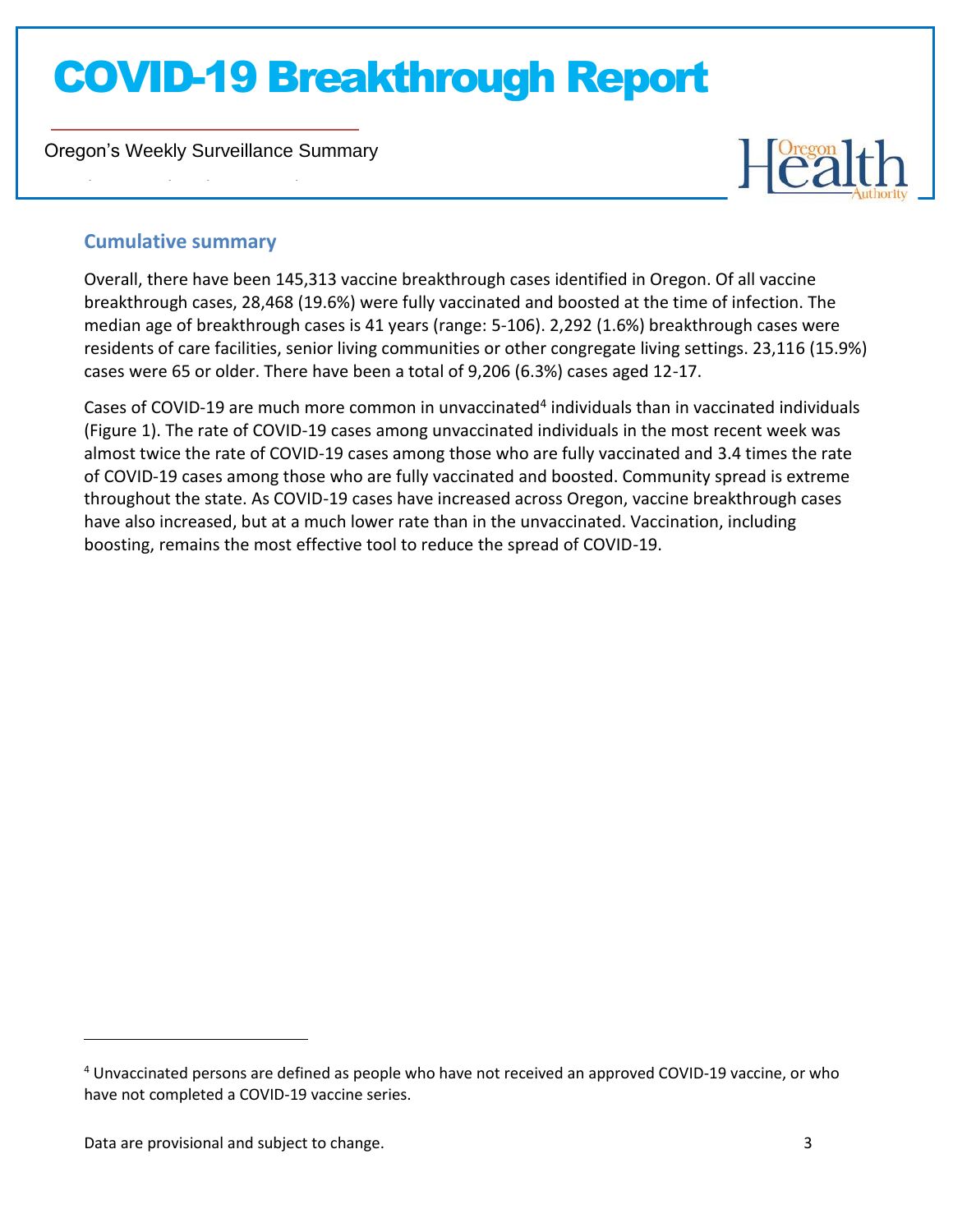Oregon's Weekly Surveillance Summary

Novel Coronavirus (COVID-19)



### **Figure 1. Incident COVID-19 cases per 100,000 per week in adults, by vaccination status<sup>5</sup>**

Heal

<sup>&</sup>lt;sup>5</sup> Cases with unknown vaccination status were excluded from this figure.

Data are provisional and subject to change. And the state of the state of the state of the state of the state of the state of the state of the state of the state of the state of the state of the state of the state of the s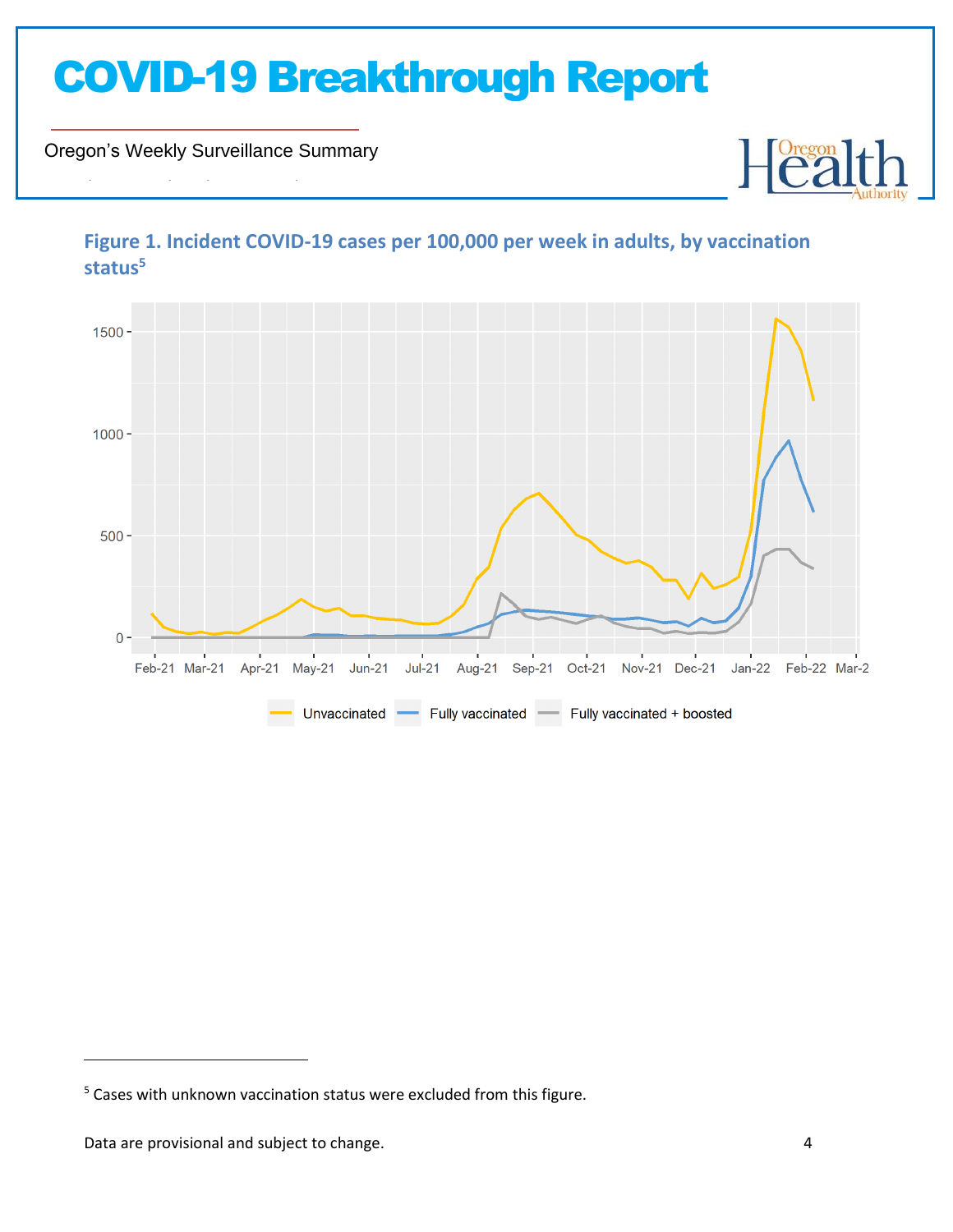Oregon's Weekly Surveillance Summary

Novel Coronavirus (COVID-19)



### **Vaccine breakthrough cases and severity**

The Pfizer, Moderna and Johnson & Johnson COVID-19 vaccines are all highly effective at preventing severe COVID-19 illness and death. Table 2 includes totals of breakthrough cases by vaccine manufacturer and severity. Relatively few breakthrough cases have been hospitalized, and even fewer have died (Figure 2).<sup>6</sup>

### **Table 2. COVID-19 Breakthrough cases by vaccine manufacturer and severity<sup>7</sup>**

| <b>Primary series</b><br>vaccine<br>manufacturer | <b>Primary series</b><br>completed | <b>Cases</b> | <b>Hospitalizations</b> | <b>Deaths</b> | <b>Cases per</b><br>100,000<br>vaccinated |
|--------------------------------------------------|------------------------------------|--------------|-------------------------|---------------|-------------------------------------------|
| Pfizer                                           | 1,632,386                          | 85,488       | 1,920                   | 462           | 5,237.0                                   |
| Moderna                                          | 964,168                            | 44,909       | 1,286                   | 254           | 4,657.8                                   |
| Johnson &<br>Johnson/Janssen                     | 242,512                            | 14,889       | 605                     | 117           | 6,139.5                                   |

 $6$  A death is considered to be related to COVID-19 in any of the following circumstances: a) death of a confirmed or probable COVID-19 case within 60 days of the earliest available date among exposure to a confirmed case, onset of symptoms, or date of specimen collection for the first positive test; b) death from any cause in a hospitalized person during admission or in the 60 days following discharge AND a COVID-19-positive laboratory diagnostic test at any time since 14 days prior to hospitalization; or c) death of someone with a COVID-19 specific ICD-10 code listed as a primary or contributing cause of death on a death certificate, regardless of the dates of diagnosis or death.

 $<sup>7</sup>$  Table 2 provides the number of cases per 100,000 vaccinated individuals by primary series vaccine</sup> manufacturer. Because this figure does not account for the time that each person has been fully vaccinated, it is not a true rate and should not be interpreted as such.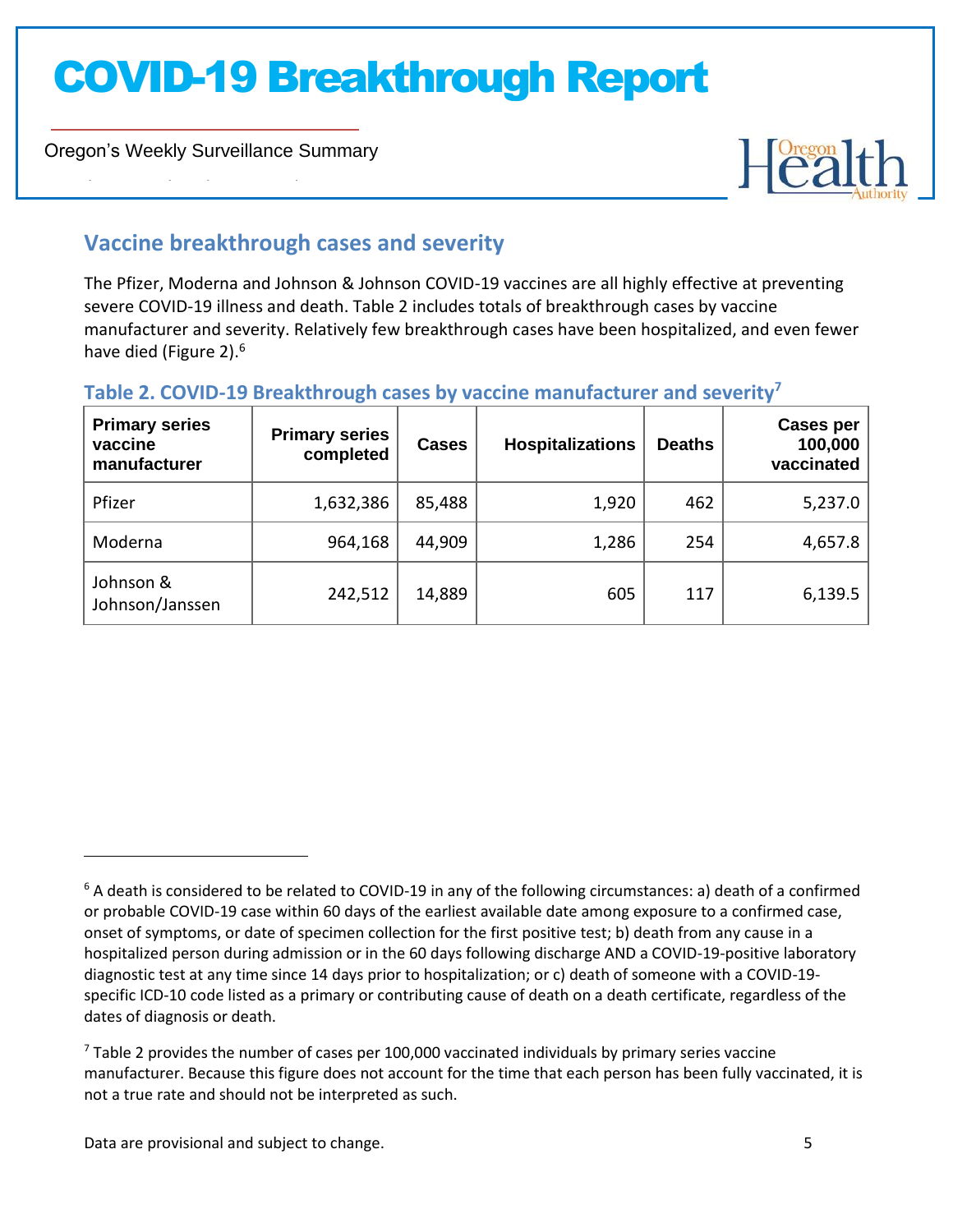Oregon's Weekly Surveillance Summary

Novel Coronavirus (COVID-19)



### **Figure 2. COVID-19 breakthrough cases, hospitalizations and deaths, by week**

Individuals who are fully vaccinated and boosted have an even lower risk of severe illness and death.<sup>8</sup> Table 3 shows the total number of cases, hospitalizations, and deaths by vaccination status. An individual is considered fully vaccinated and boosted if they received an additional dose of any COVID-19 vaccine at least 5 months after completing a Pfizer or Moderna primary series or at least 2 months after completing a Johnson & Johnson initial dose. If a person has completed a primary series but has not received a valid booster at the time of infection, the individual is categorized as fully vaccinated.

<sup>8</sup> [https://covid.cdc.gov/covid-data-tracker/#covidnet-hospitalizations-vaccination.](https://covid.cdc.gov/covid-data-tracker/#covidnet-hospitalizations-vaccination)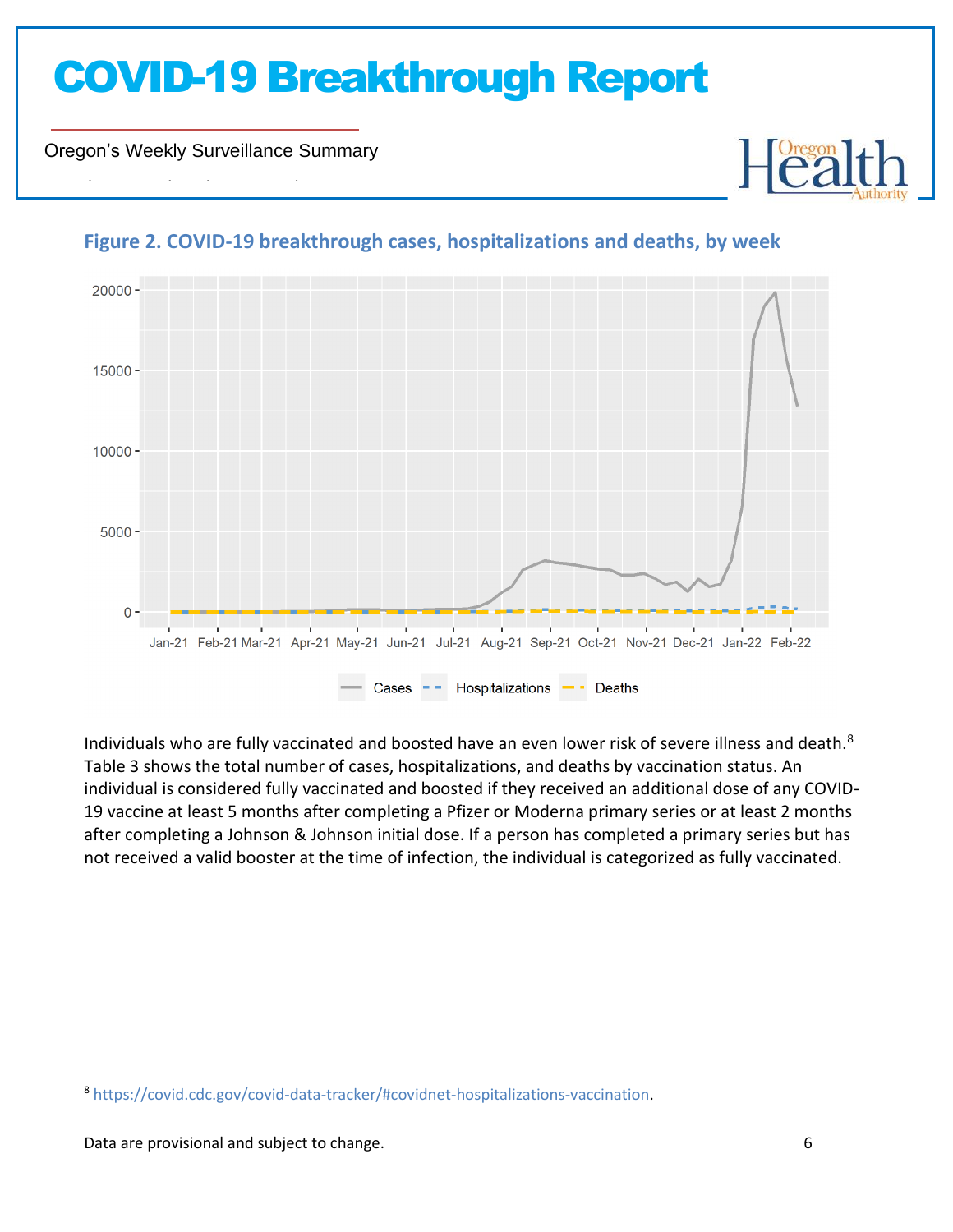Oregon's Weekly Surveillance Summary

Novel Coronavirus (COVID-19)



### **Table 3. COVID-19 breakthrough cases in adults, by vaccination status and severity since January 2021<sup>9</sup>**

| Case type                  | <b>Cases</b> | <b>Hospitalizations</b> | <b>Deaths</b> |
|----------------------------|--------------|-------------------------|---------------|
| Fully vaccinated + boosted | 27,937       | 447                     | 39            |
| Fully vaccinated           | 108,014      | 3,340                   | 794           |
| Unvaccinated               | 228,792      | 13,265                  | 3,213         |

To date, 2.6% of all known breakthrough cases have been hospitalized (n=3,815), and only 0.6% have died (n=833).<sup>10</sup> The median age of the people who have died is 81 (range: 29-103). It is important to note that not all vaccine breakthrough cases are reported to public health, which may cause the proportions in the following section to appear higher than in reality. These figures are not vaccine breakthrough hospitalization or death rates and should not be interpreted as such.

Tables 4, 5 and 6 provide detailed vaccine breakthrough severity data by age, race and ethnicity. Both the risk of hospitalization and death increase with age.

#### **Table 4. COVID-19 breakthrough cases by age group and severity**

| Age group | <b>Breakthrough</b><br>cases | <b>Breakthrough</b><br>hospitalizations | <b>Breakthrough</b><br>deaths |
|-----------|------------------------------|-----------------------------------------|-------------------------------|
| $0 - 9$   | 86                           |                                         | 0                             |
| $10 - 19$ | 13,627                       | 30                                      | 0                             |
| $20 - 29$ | 26,565                       | 129                                     |                               |
| $30 - 39$ | 28,029                       | 189                                     | 5                             |

<sup>9</sup> Cases with unknown vaccination status are excluded from this table. This table also excludes unvaccinated cases prior to January 1, 2021. Based on vaccine rollout in Oregon, this approximates the first date that a breakthrough case could have occurred.

<sup>&</sup>lt;sup>10</sup> Cumulative deaths reported here reflect all breakthrough cases known to have died since January 1, 2021. There may be a lag of several weeks between when an individual dies and when their death appears in this report. Increases in cumulative deaths between this and subsequent reports should not be interpreted as individuals who have died within the past week.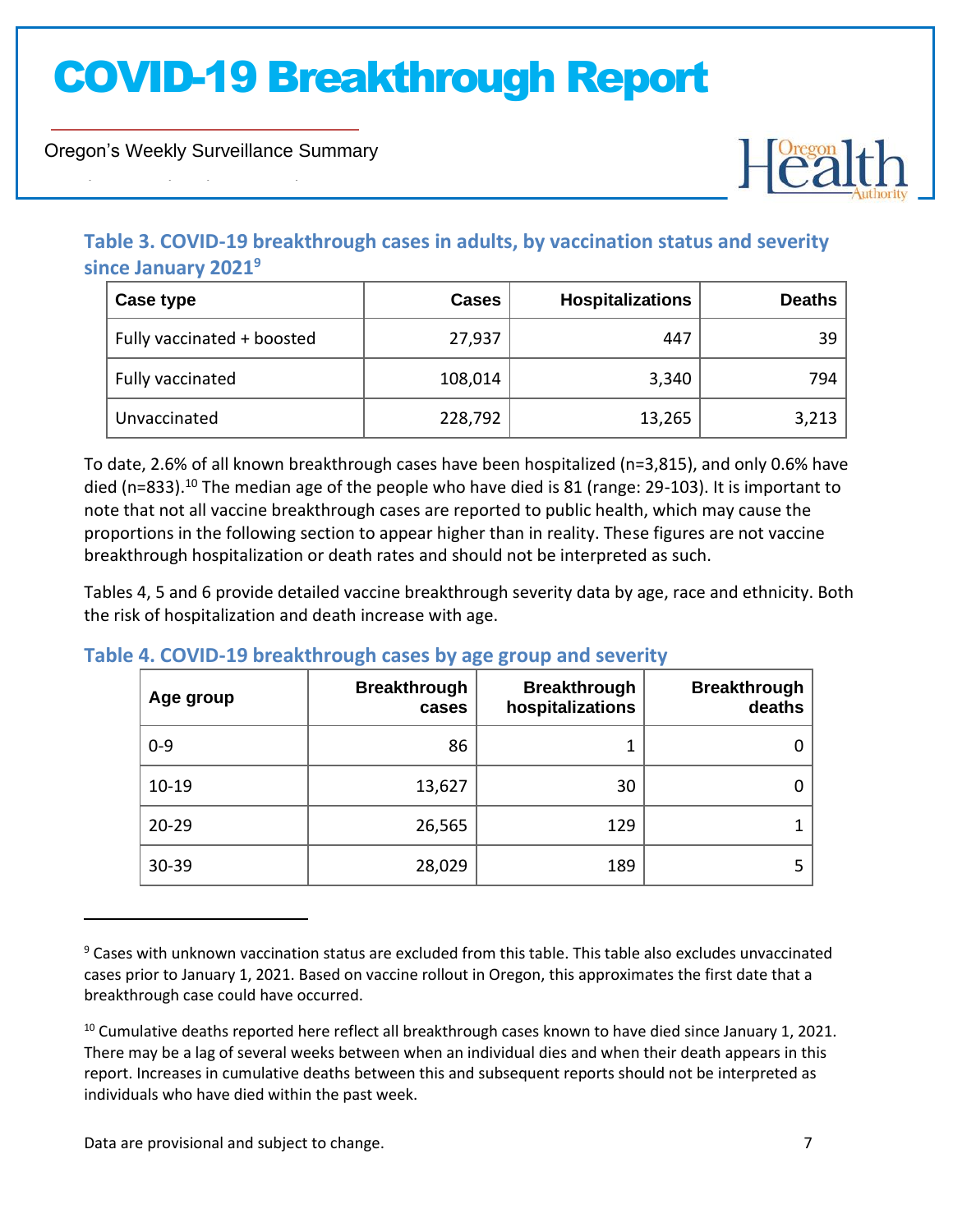Oregon's Weekly Surveillance Summary

Novel Coronavirus (COVID-19)



| Age group | <b>Breakthrough</b><br>cases | <b>Breakthrough</b><br>hospitalizations | <b>Breakthrough</b><br>deaths |
|-----------|------------------------------|-----------------------------------------|-------------------------------|
| 40-49     | 24,924                       | 204                                     | 12                            |
| 50-59     | 20,384                       | 414                                     | 33                            |
| 60-69     | 15,859                       | 805                                     | 127                           |
| 70-79     | 9,990                        | 983                                     | 218                           |
| $80+$     | 5,849                        | 1,060                                   | 437                           |
| Total     | 145,313                      | 3,815                                   | 833                           |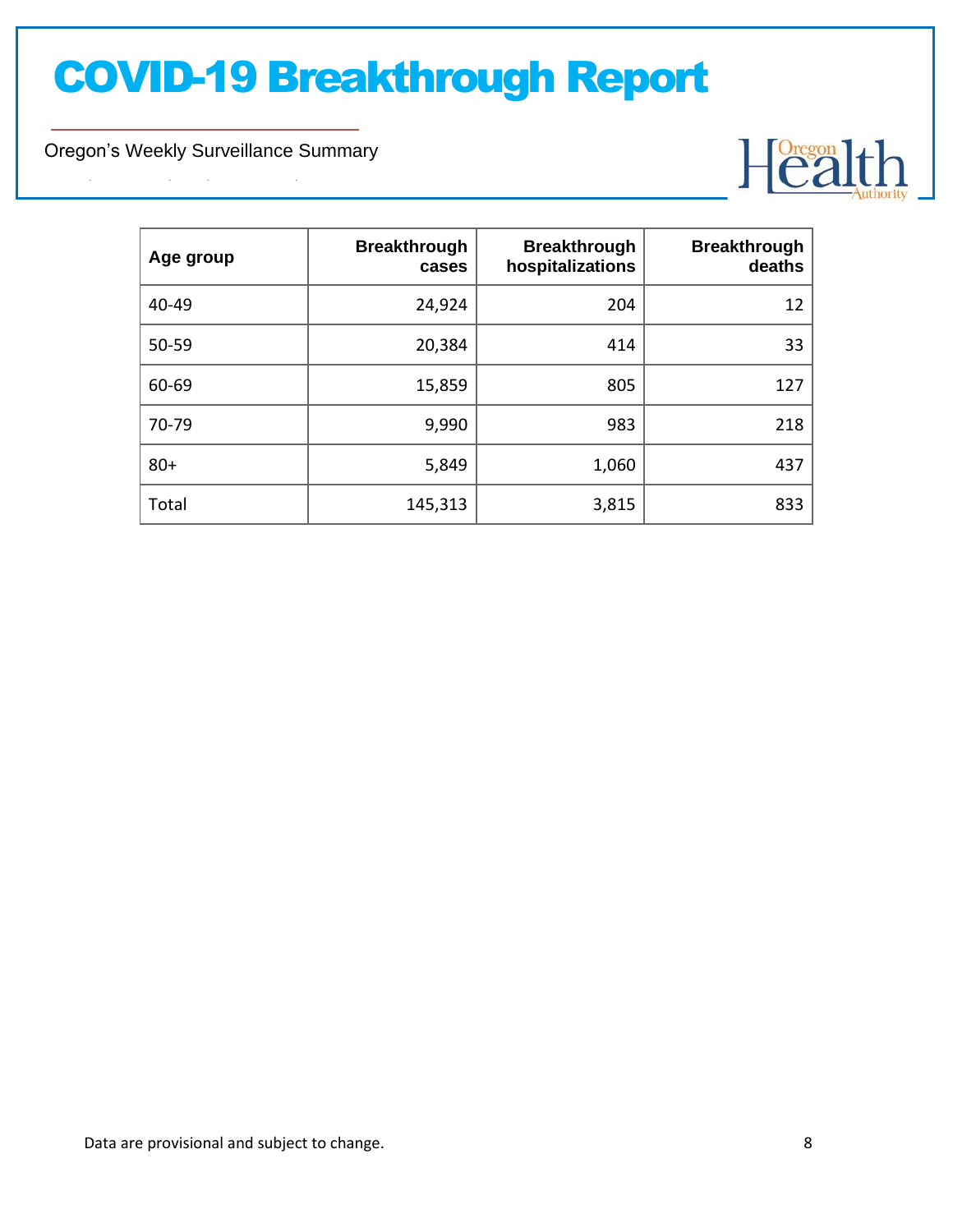Oregon's Weekly Surveillance Summary

Novel Coronavirus (COVID-19)



### **Table 5. COVID-19 breakthrough case severity by race<sup>11</sup>**

| Race                                       | <b>Breakthrough</b><br>cases | <b>Breakthrough</b><br>hospitalizations | <b>Breakthrough</b><br>deaths |
|--------------------------------------------|------------------------------|-----------------------------------------|-------------------------------|
| $> 1$ race                                 | 1,080                        | 29                                      | $\overline{2}$                |
| American<br>Indian/Alaska<br><b>Native</b> | 1,950                        | 52                                      | 8                             |
| Asian                                      | 4,795                        | 90                                      | 15                            |
| <b>Black</b>                               | 3,017                        | 101                                     | 17                            |
| Not Available                              | 41,715                       | 496                                     | 174                           |
| Other                                      | 13,407                       | 235                                     | 65                            |
| Pacific Islander                           | 207                          | 6                                       | $\mathbf{1}$                  |
| White                                      | 79,142                       | 2,806                                   | 551                           |
| Total                                      | 145,313                      | 3,815                                   | 833                           |

### **Table 6. COVID-19 breakthrough case severity by ethnicity**

| <b>Ethnicity</b> | <b>Breakthrough</b><br>cases | <b>Breakthrough</b><br>hospitalizations | <b>Breakthrough</b><br>deaths |
|------------------|------------------------------|-----------------------------------------|-------------------------------|
| Hispanic         | 13,887                       | 204                                     | 20                            |
| Not Hispanic     | 75,390                       | 2,557                                   | 465                           |
| Unknown          | 56,036                       | 1,054                                   | 348                           |
| Total            | 145,313                      | 3,815                                   | 833                           |

 $11$  During the case investigation, people are asked to self-report their race, ethnicity, tribal affiliation, country of origin, or ancestry. As of October 2021, 42,423 (80.8%) of the 52,483 persons who identify as "Other" race also self-identify as Hispanic or Latino.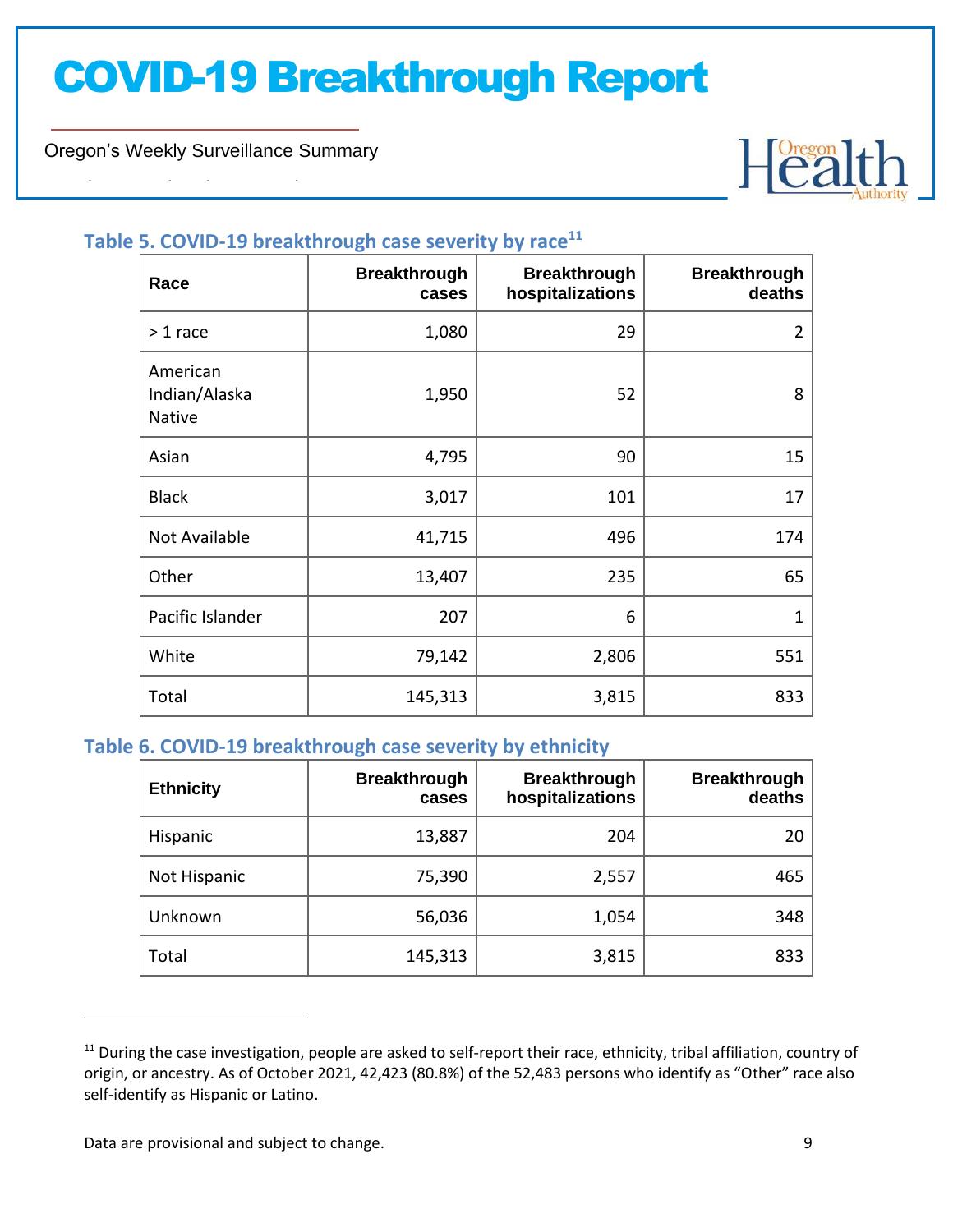Oregon's Weekly Surveillance Summary

Novel Coronavirus (COVID-19)



Table 7 provides the proportion of vaccine breakthrough cases who have died with COVID-19. Approximately 80% of vaccine breakthrough deaths have occurred in patients 70 years and older. The proportion of vaccine breakthrough cases who have died with COVID-19 increased over time and appears to have stabilized. This trend is likely multifactorial and may be associated with the proportion of the population which has received a booster dose and reduced disease severity associated with infection caused by the Omicron variant.

### **Month Total COVID-19 deaths Breakthrough deaths Percent breakthrough deaths** March 2021 126 4 3.2 April 2021 121 6 5.0 May 2021  $\begin{array}{|c|c|c|c|c|c|}\n\hline\n& & & 222 & & & 19 & & & 8.6 \\
\hline\n\end{array}$ June 2021 116 15 12.9 July 2021 95 16 16.8 August 2021 134 | 134 | 22.4 September 2021 | 918 | 918 | 919 | 21.4

October 2021 176 27.3

November 2021 398 93 23.4

December 2021 1296 296 120 23.0

January 2022 274 81 29.6

### **Table 7. COVID-19 deaths by month, by breakthrough case status<sup>12</sup>**

<sup>&</sup>lt;sup>12</sup> Data in Table 7 will be updated monthly and will reflect cases from the previous month.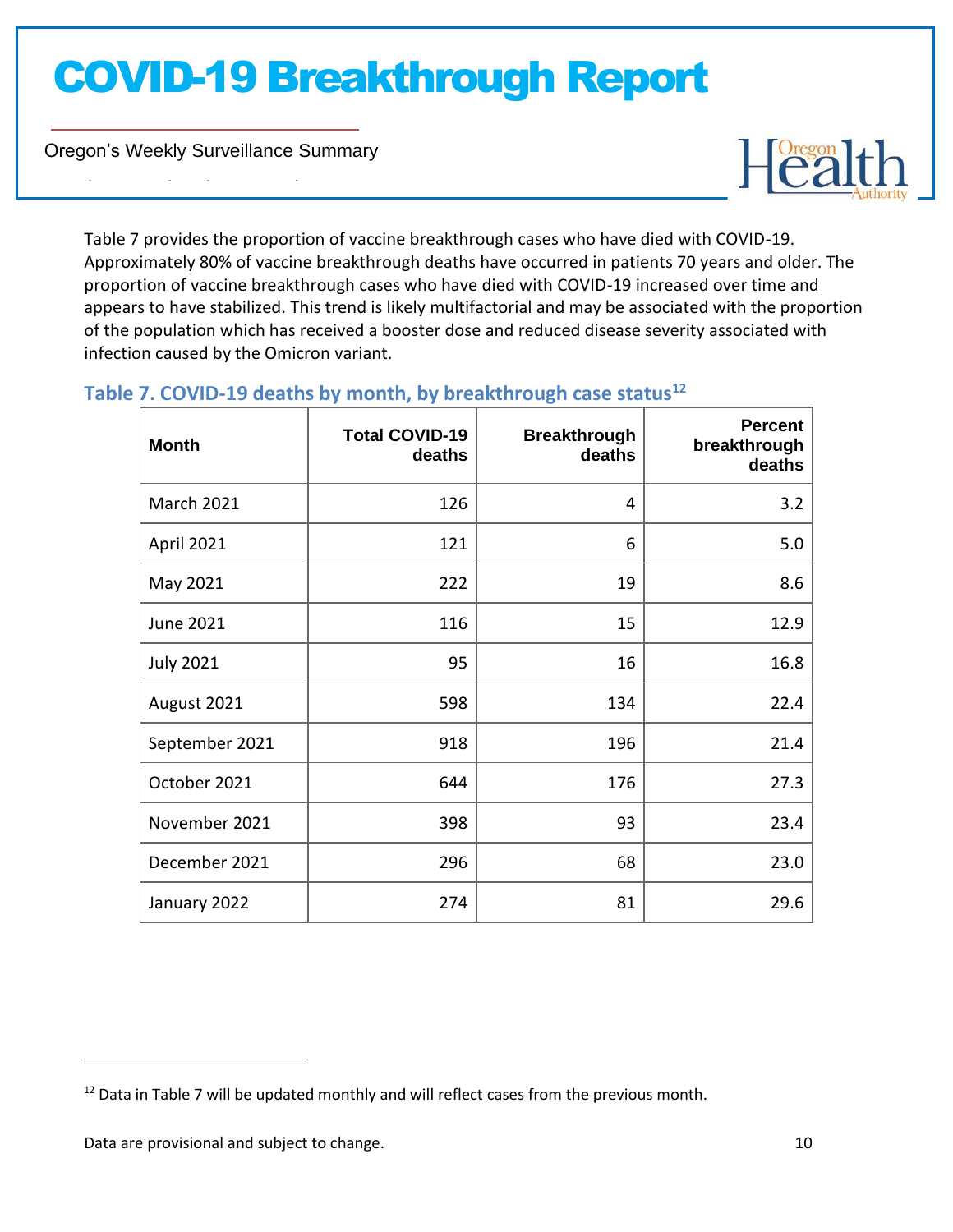Oregon's Weekly Surveillance Summary



### **COVID-19 variants**

Novel Coronavirus (COVID-19)

### **Table 8. COVID-19 breakthrough cases associated with variants of concern<sup>13</sup>**

Overall, approximately 6.1% of positive molecular specimens in Oregon have been sequenced. Omicron is currently the dominant variant circulating in Oregon. At this time, vaccine breakthrough cases appear to reflect the variants circulating in the community. Additional information on variants can be found here:

[https://public.tableau.com/app/profile/oregon.health.authority.covid.19/viz/GISAIDVariantDashboard](https://public.tableau.com/app/profile/oregon.health.authority.covid.19/viz/GISAIDVariantDashboardUpdated/OregonVariantDashboard) [Updated/OregonVariantDashboard.](https://public.tableau.com/app/profile/oregon.health.authority.covid.19/viz/GISAIDVariantDashboardUpdated/OregonVariantDashboard)

| <b>Subtype</b>      | <b>Breakthrough Cases</b> |
|---------------------|---------------------------|
| Omicron (B.1.1.529) | 879                       |
| Delta (B.1.617.2)   | 2,214                     |

#### **Table 9. COVID-19 breakthrough cases associated with variants being monitored**

| <b>Subtype</b>            | <b>Breakthrough Cases</b> |
|---------------------------|---------------------------|
| Alpha (B.1.1.7)           | 153                       |
| Beta (B.1.351)            |                           |
| Gamma (P.1)               | 63                        |
| Epsilon (B.1.427/B.1.429) |                           |
| lota (B.1.526)            |                           |

Data are provisional and subject to change. 11 and 200 minutes are contained by  $11$ 

<sup>&</sup>lt;sup>13</sup> As of September 29, 2021, OHA will align with CDC's classification of SARS-CoV-2 variants. Variant classification scheme defines four classes of SARS-CoV-2 variants: variants of concern, variants of interest, variants being monitored, and variants of high consequence.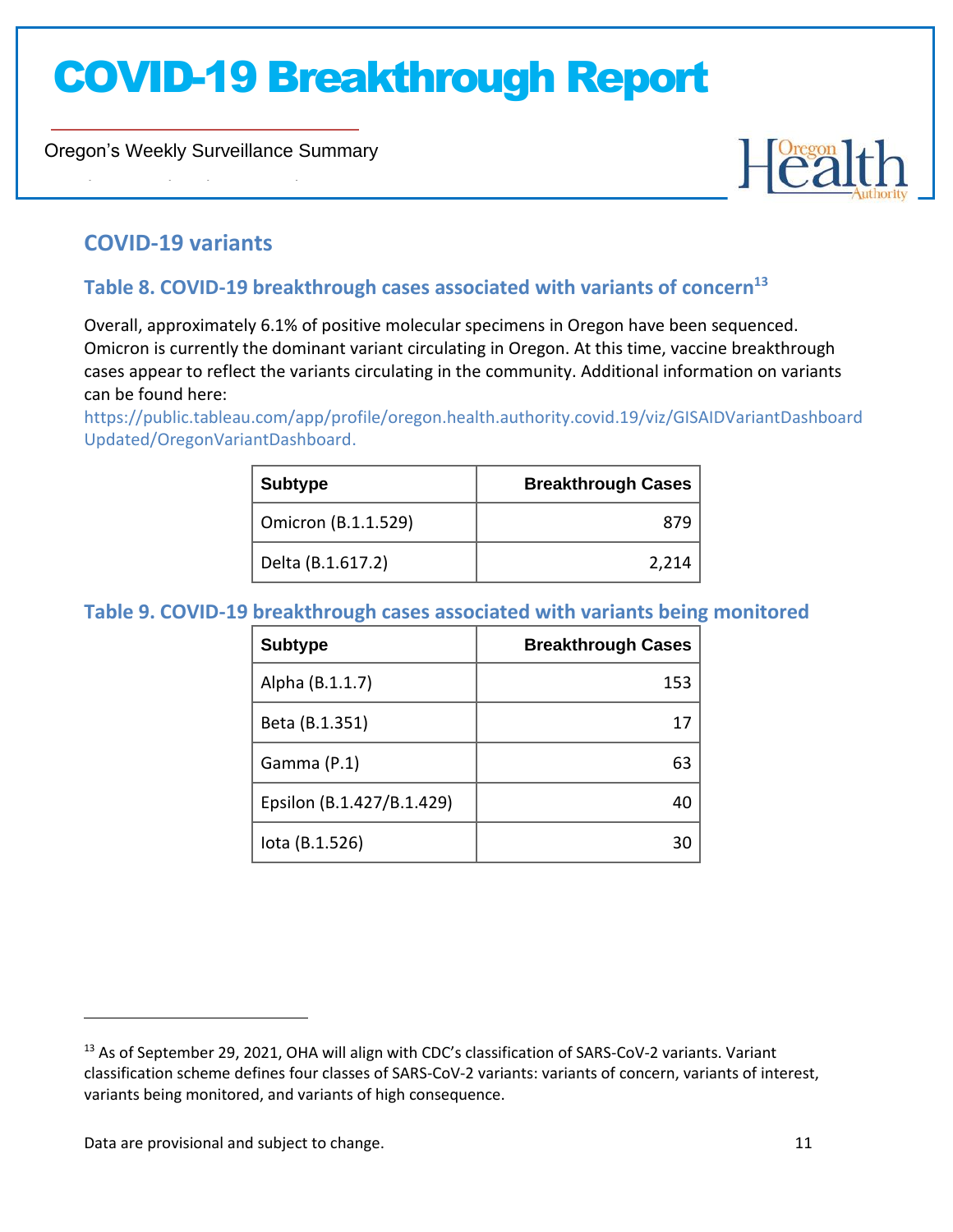Oregon's Weekly Surveillance Summary

Novel Coronavirus (COVID-19)



### **Breakthrough cases by county**

Figure 3 and Table 10 show breakthrough cases by county. In general, cumulative breakthrough case counts correspond with the population size of each county. Additional information on cumulative cases can be found here:

[https://public.tableau.com/app/profile/oregon.health.authority.covid.19/viz/OregonCOVID-](https://public.tableau.com/app/profile/oregon.health.authority.covid.19/viz/OregonCOVID-19TestingandOutcomesbyCounty/OregonsCOVID-19TestingandOutcomesbyCounty)[19TestingandOutcomesbyCounty/OregonsCOVID-19TestingandOutcomesbyCounty.](https://public.tableau.com/app/profile/oregon.health.authority.covid.19/viz/OregonCOVID-19TestingandOutcomesbyCounty/OregonsCOVID-19TestingandOutcomesbyCounty)

Table 10 provides both cumulative and weekly data. The "Cases in previous week" column references the number of vaccine breakthrough cases newly reported between January 30 and February 5. This count may not reflect the full number of vaccine breakthrough cases that occurred during this time, as breakthrough case ascertainment can lag by several weeks.

**Figure 3. Map of COVID-19 breakthrough case cumulative counts, by county of residence<sup>14</sup>**



 $14$  Counties that have a total of fewer than 10 cases will appear grey without a data label.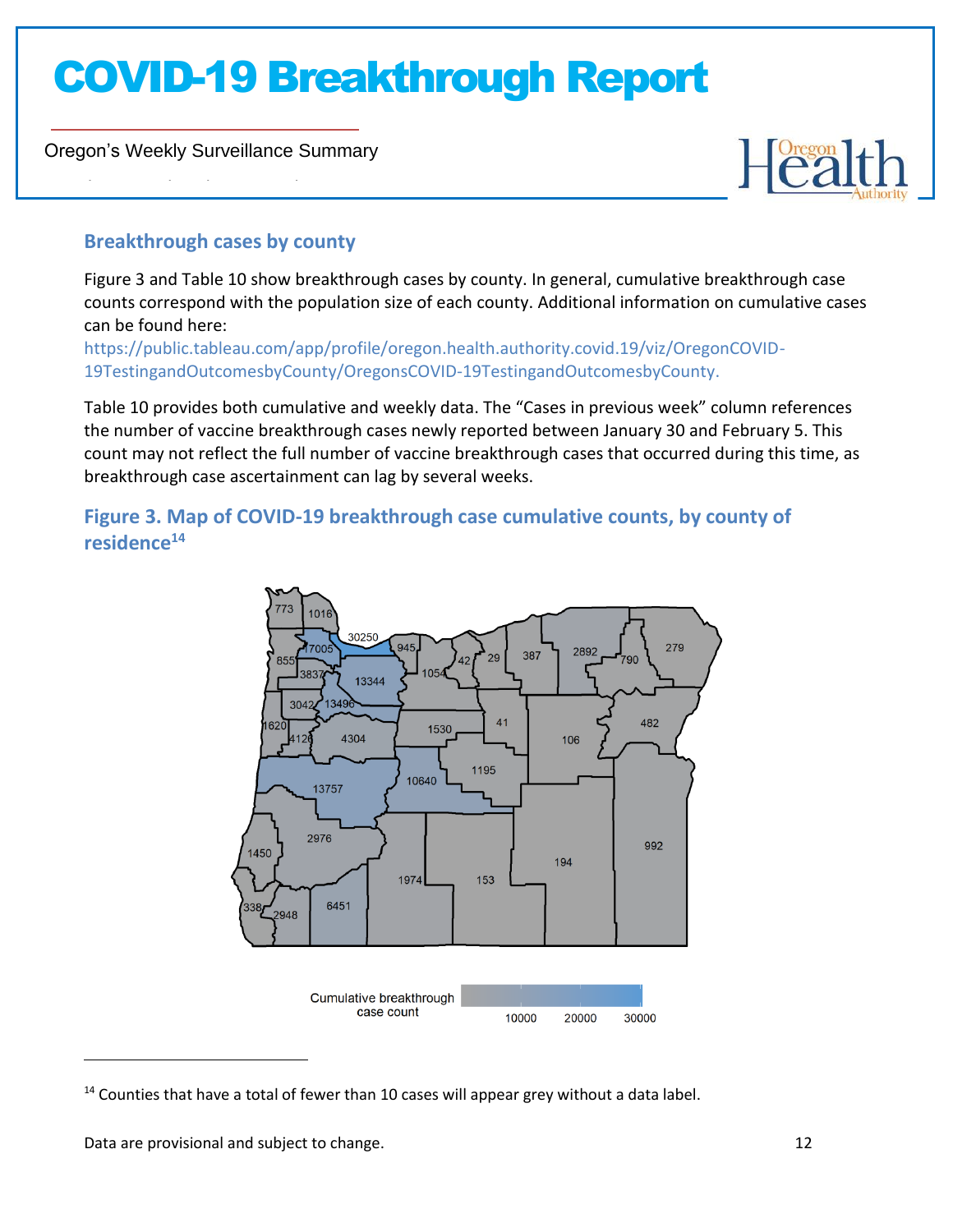Oregon's Weekly Surveillance Summary

Novel Coronavirus (COVID-19)



### **Table 10. COVID-19 breakthrough cases by county of residence<sup>15</sup>**

| <b>County</b>     | <b>Cumulative cases</b> | <b>Cases in previous week</b> |
|-------------------|-------------------------|-------------------------------|
| <b>Baker</b>      | 482                     | 50                            |
| Benton            | 4126                    | 454                           |
| Clackamas         | 13344                   | 980                           |
| Clatsop           | 773                     | 80                            |
| Columbia          | 1016                    | 104                           |
| Coos              | 1450                    | 163                           |
| Crook             | 1195                    | 141                           |
| Curry             | 338                     | 40                            |
| Deschutes         | 10640                   | 776                           |
| Douglas           | 2976                    | 245                           |
| Gilliam           | 29                      | $1 - 9$                       |
| Grant             | 106                     | $1 - 9$                       |
| Harney            | 194                     | 27                            |
| <b>Hood River</b> | 945                     | 69                            |
| Jackson           | 6451                    | 693                           |
| Jefferson         | 1530                    | 138                           |
| Josephine         | 2948                    | 229                           |
| Klamath           | 1974                    | 251                           |

<sup>&</sup>lt;sup>15</sup> Counties that have a total of fewer than 10 cases will be reported as 1-9 cases.

Data are provisional and subject to change. The same state of the state of the state of the state of the state of the state of the state of the state of the state of the state of the state of the state of the state of the